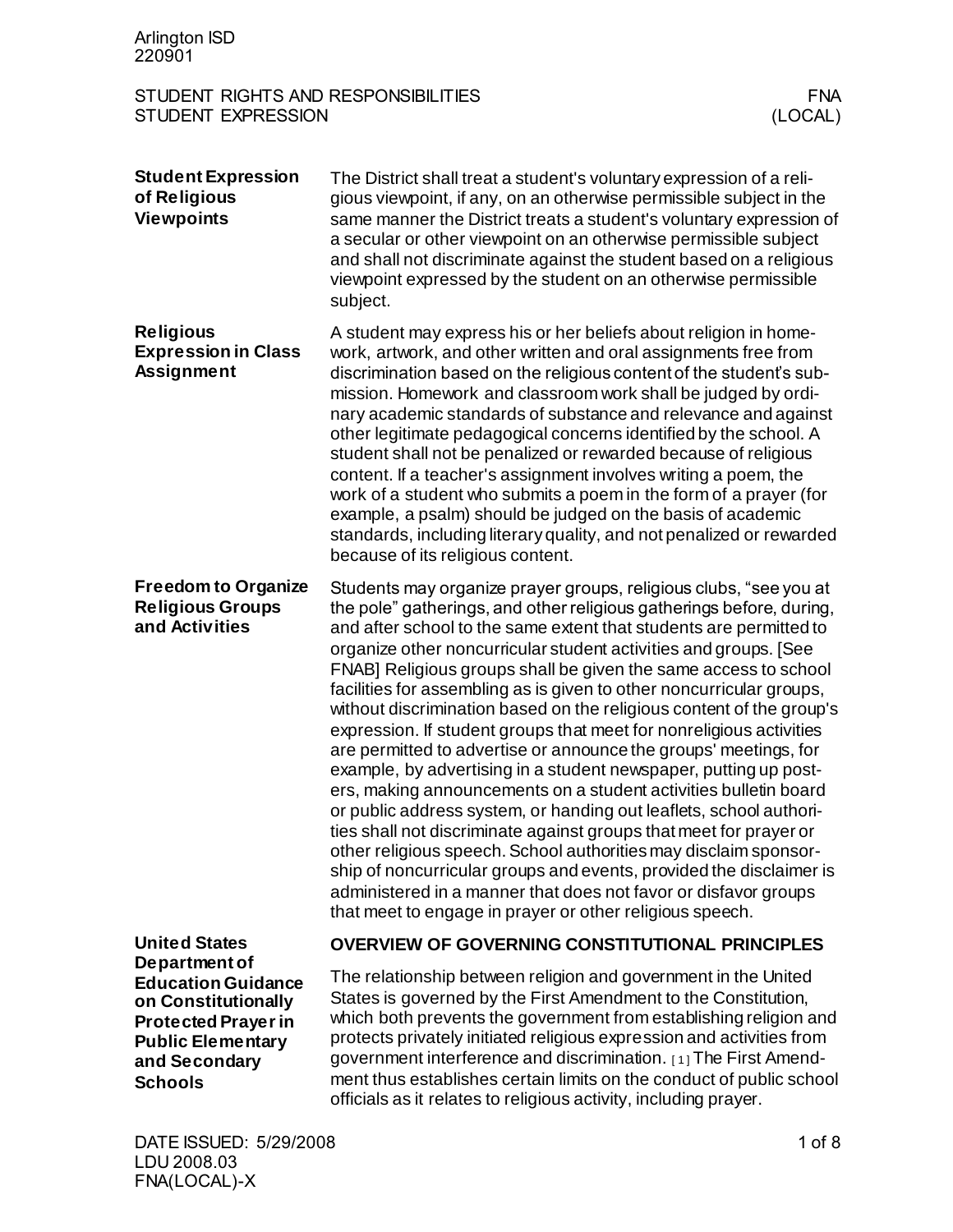The legal rules that govern the issue of constitutionally protected prayer in the public schools are similar to those that govern religious expression generally. Thus, in discussing the operation of Section 9524 of the Elementary and Secondary Education Act (ESEA), this guidance sometimes speaks in terms of "religious expression." There are a variety of issues relating to religion in the public schools, however, that this guidance is not intended to address.

The Supreme Court has repeatedly held that the First Amendment requires public school officials to be neutral in their treatment of religion, showing neither favoritism toward nor hostility against religious expression such as prayer. [ 2 ] Accordingly, the First Amendment forbids religious activity that is sponsored by the government but protects religious activity that is initiated by private individuals, and the line between government-sponsored and privately initiated religious expression is vital to a proper understanding of the First Amendment's scope. As the Court has explained in several cases, "there is a crucial difference between *government* speech endorsing religion, which the Establishment Clause forbids, and *private*  speech endorsing religion, which the Free Speech and Free Exercise Clauses protect." [ 3 ]

The Supreme Court's decisions over the past 40 years set forth principles that distinguish impermissible governmental religious speech from the constitutionally protected private religious speech of students. For example, teachers and other public school officials may not lead their classes in prayer, devotional readings from the Bible, or other religious activities. [4] Nor may school officials attempt to persuade or compel students to participate in prayer or other religious activities. [ 5 ] Such conduct is "attributable to the State" and thus violates the Establishment Clause. [6]

Similarly, public school officials may not themselves decide that prayer should be included in school-sponsored events. In *Lee v. Weisman* [7], for example, the Supreme Court held that public school officials violated the Constitution in inviting a member of the clergy to deliver a prayer at a graduation ceremony. Nor may school officials grant religious speakers preferential access to public audiences, or otherwise select public speakers on a basis that favors religious speech. In *Santa Fe Independent School District v. Doe* [ 8 ], for example, the Court invalidated a school's football game speaker policy on the ground that it was designed by school officials to result in pregame prayer, thus favoring religious expression over secular expression.

Although the Constitution forbids public school officials from directing or favoring prayer, students do not "shed their constitutional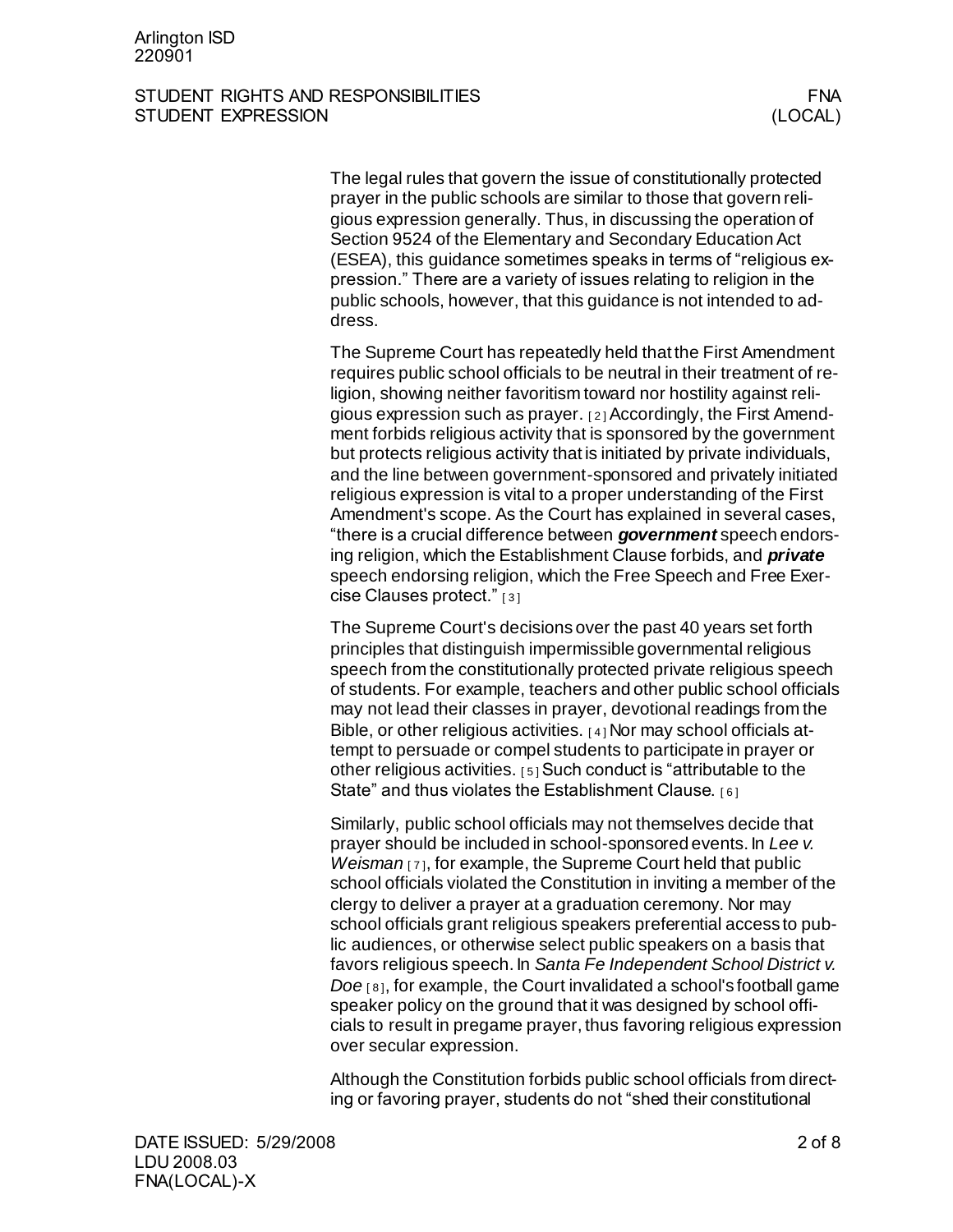rights to freedom of speech or expression at the schoolhouse gate," [ 9 ] and the Supreme Court has made clear that "private religious speech, far from being a First Amendment orphan, is as fully protected under the Free Speech Clause as secular private expression." [ 10 ] Moreover, not all religious speech that takes place in the public schools or at school-sponsored events is governmental speech. [ 11 ] For example, "nothing in the Constitution ... prohibits any public school student from voluntarily praying at any time before, during, or after the school day," [ 12 ] and students may pray with fellow students during the school day on the same terms and conditions that they may engage in other conversation or speech. Likewise, local school authorities possess substantial discretion to impose rules of order and pedagogical restrictions on student activities,  $[13]$  but they may not structure or administer such rules to discriminate against student prayer or religious speech. For instance, where schools permit student expression on the basis of genuinely neutral criteria and students retain primary control over the content of their expression, the speech of students who choose to express themselves through religious means such as prayer is not attributable to the state and therefore may not be restricted because of its religious content. [ 14 ] Student remarks are not attributable to the state simply because they are delivered in a public setting or to a public audience. [ 15 ] As the Supreme Court has explained: "The proposition that schools do not endorse everything they fail to censor is not complicated,"  $161$  and the Constitution mandates neutrality rather than hostility toward privately initiated religious expres- $S$ ion.  $[17]$ 

# **APPLYING THE GOVERNING PRINCIPLES IN PARTICULAR CONTEXTS**

## **Prayer During Noninstructional Time**

Students may pray when not engaged in school activities or instruction, subject to the same rules designed to prevent material disruption of the educational program that are applied to other privately initiated expressive activities. Among other things, students may read their Bibles or other scriptures, say grace before meals, and pray or study religious materials with fellow students during recess, the lunch hour, or other noninstructional time to the same extent that they may engage in nonreligious activities. While school authorities may impose rules of order and pedagogical restrictions on student activities, they may not discriminate against student prayer or religious speech in applying such rules and restrictions.

# **Organized Prayer Groups and Activities**

Students may organize prayer groups, religious clubs, and "see you at the pole" gatherings before school to the same extent that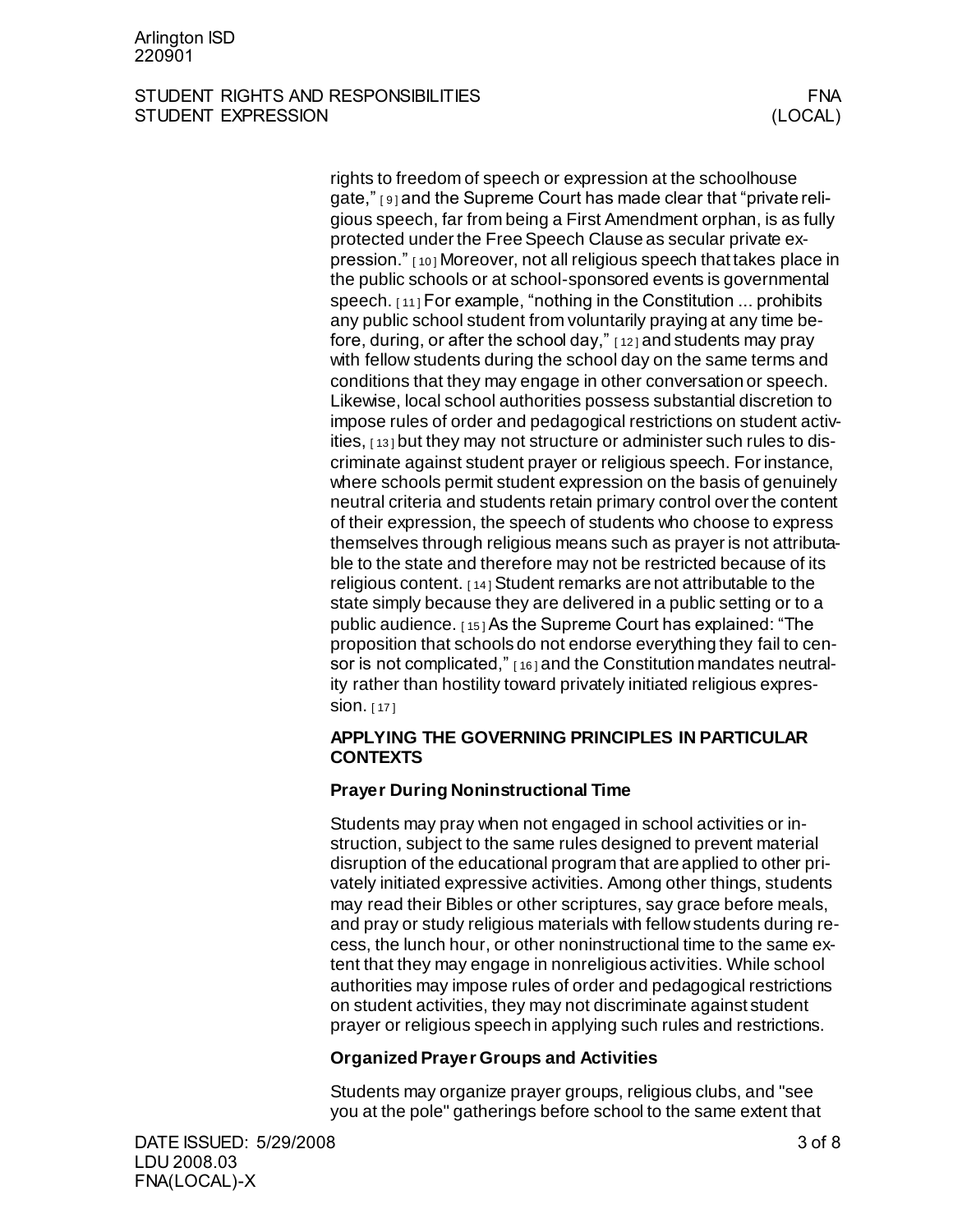students are permitted to organize other noncurricular student activities groups. Such groups must be given the same access to school facilities for assembling as is given to other noncurricular groups, without discrimination because of the religious content of their expression. School authorities possess substantial discretion concerning whether to permit the use of school media for student advertising or announcements regarding noncurricular activities. However, where student groups that meet for nonreligious activities are permitted to advertise or announce their meetings—for example, by advertising in a student newspaper, making announcements on a student activities bulletin board or public address system, or handing out leaflets—school authorities may not discriminate against groups who meet to pray. School authorities may disclaim sponsorship of noncurricular groups and events, provided they administer such disclaimers in a manner that neither favors nor disfavors groups that meet to engage in prayer or religious speech.

# **Teachers, Administrators, and other School Employees**

When acting in their official capacities as representatives of the state, teachers, school administrators, and other school employees are prohibited by the Establishment Clause from encouraging or discouraging prayer, and from actively participating in such activity with students. Teachers may, however, take part in religious activities where the overall context makes clear that they are not participating in their official capacities. Before school or during lunch, for example, teachers may meet with other teachers for prayer or Bible study to the same extent that they may engage in other conversation or nonreligious activities. Similarly, teachers may participate in their personal capacities in privately sponsored baccalaureate ceremonies.

## **Moments of Silence**

If a school has a "minute of silence" or other quiet periods during the school day, students are free to pray silently, or not to pray, during these periods of time. Teachers and other school employees may neither encourage nor discourage students from praying during such time periods.

# **Accommodation of Prayer During Instructional Time**

It has long been established that schools have the discretion to dismiss students to off-premises religious instruction, provided that schools do not encourage or discourage participation in such instruction or penalize students for attending or not attending. Similarly, schools may excuse students from class to remove a significant burden on their religious exercise, where doing so would not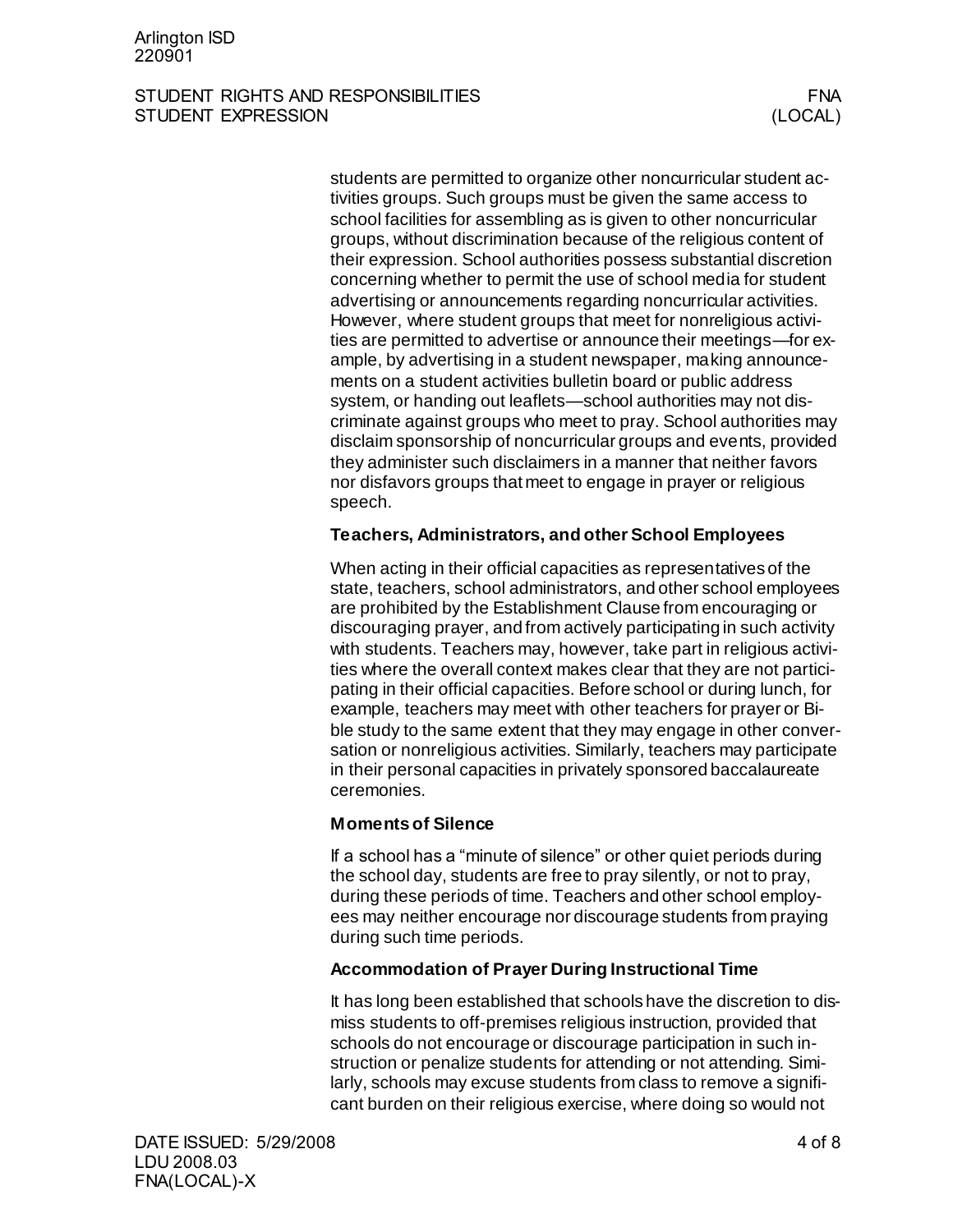impose material burdens on other students. For example, it would be lawful for schools to excuse Muslim students briefly from class to enable them to fulfill their religious obligations to pray during Ramadan.

Where school officials have a practice of excusing students from class on the basis of parents' requests for accommodation of nonreligious needs, religiously motivated requests for excusal may not be accorded less favorable treatment. In addition, in some circumstances, based on federal or state constitutional law or pursuant to state statutes, schools may be required to make accommodations that relieve substantial burdens on students' religious exercise. School officials are therefore encouraged to consult with their attorneys regarding such obligations.

## **Religious Expression and Prayer in Class Assignments**

Students may express their beliefs about religion in homework, artwork, and other written and oral assignments free from discrimination based on the religious content of their submissions. Such home and classroom work should be judged by ordinary academic standards of substance and relevance and against other legitimate pedagogical concerns identified by the school. Thus, if a teacher's assignment involves writing a poem, the work of a student who submits a poem in the form of a prayer (for example, a psalm) should be judged on the basis of academic standards (such as literary quality) and neither penalized nor rewarded on account of its religious content.

## **Student Assemblies and Extracurricular Events**

Student speakers at student assemblies and extracurricular activities such as sporting events may not be selected on a basis that either favors or disfavors religious speech. Where student speakers are selected on the basis of genuinely neutral, evenhanded criteria and retain primary control over the content of their expression, that expression is not attributable to the school and therefore may not be restricted because of its religious (or antireligious) content. By contrast, where school officials determine or substantially control the content of what is expressed, such speech is attributable to the school and may not include prayer or other specifically religious (or antireligious) content. To avoid any mistaken perception that a school endorses student speech that is not in fact attributable to the school, school officials may make appropriate, neutral disclaimers to clarify that such speech (whether religious or nonreligious) is the speaker's and not the school's.

# **Prayer at Graduation**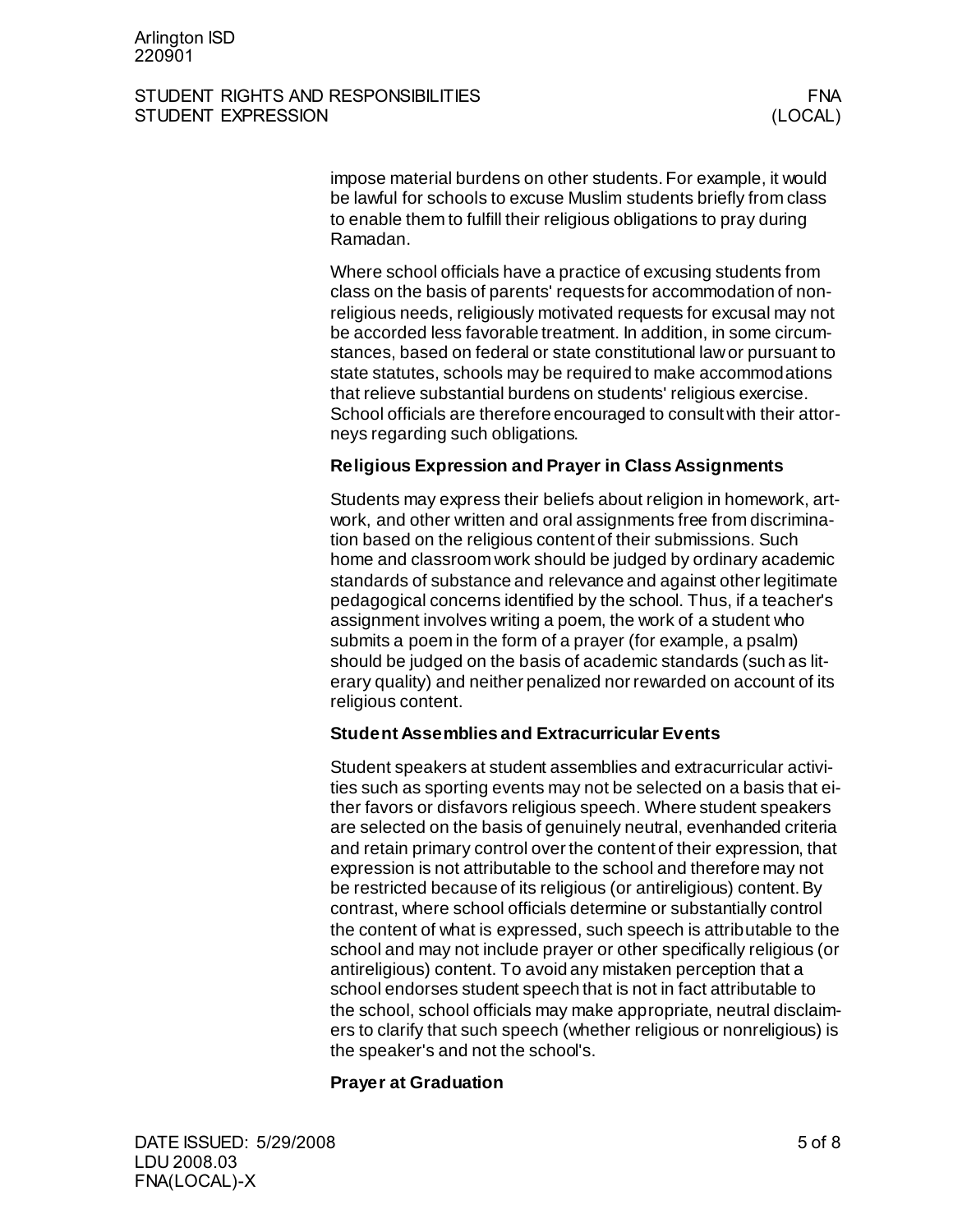School officials may not mandate or organize prayer at graduation or select speakers for such events in a manner that favors religious speech such as prayer. Where students or other private graduation speakers are selected on the basis of genuinely neutral, evenhanded criteria and retain primary control over the content of their expression, however, that expression is not attributable to the school and therefore may not be restricted because of its religious (or antireligious) content. To avoid any mistaken perception that a school endorses student or other private speech that is not in fact attributable to the school, school officials may make appropriate, neutral disclaimers to clarify that such speech (whether religious or nonreligious) is the speaker's and not the school's.

# **Baccalaureate Ceremonies**

School officials may not mandate or organize religious ceremonies. However, if a school makes its facilities and related services available to other private groups, it must make its facilities and services available on the same terms to organizers of privately sponsored religious baccalaureate ceremonies. In addition, a school may disclaim official endorsement of events sponsored by private groups, provided it does so in a manner that neither favors nor disfavors groups that meet to engage in prayer or religious speech.

# **NOTES:**

[ 1 ] The relevant portions of the First Amendment provide: "Congress shall make no law respecting an establishment of religion, or prohibiting the free exercise thereof; or abridging the freedom of speech . . ." U.S. Const. amend. I. The Supreme Court has held that the Fourteenth Amendment makes these provisions applicable to all levels of government—federal, state, and local—and to all types of governmental policies and activities. *See Everson v. Board of Educ.*, 330 U.S. 1 (1947); *Cantwell v. Connecticut*, 310 U.S. 296 (1940).

[ 2 ] *See, e.g., Everson*, 330 U.S. at 18 (the First Amendment "requires the state to be a neutral in its relations with groups of religious believers and nonbelievers; it does not require the state to be their adversary. State power is no more to be used so as to handicap religions than it is to favor them"); *Good News Club v. Milford Cent. Sch.*, 533 U.S. 98 (2001).

[ 3 ] *Santa Fe Indep. Sch. Dist. v. Doe*, 530 U.S. 290, 302 (2000) (quoting *Board of Educ. v. Mergens*, 496 U.S. 226, 250 (1990) (plurality opinion)); *accord Rosenberger v. Rector of Univ. of Virginia*, 515 U.S. 819, 841 (1995).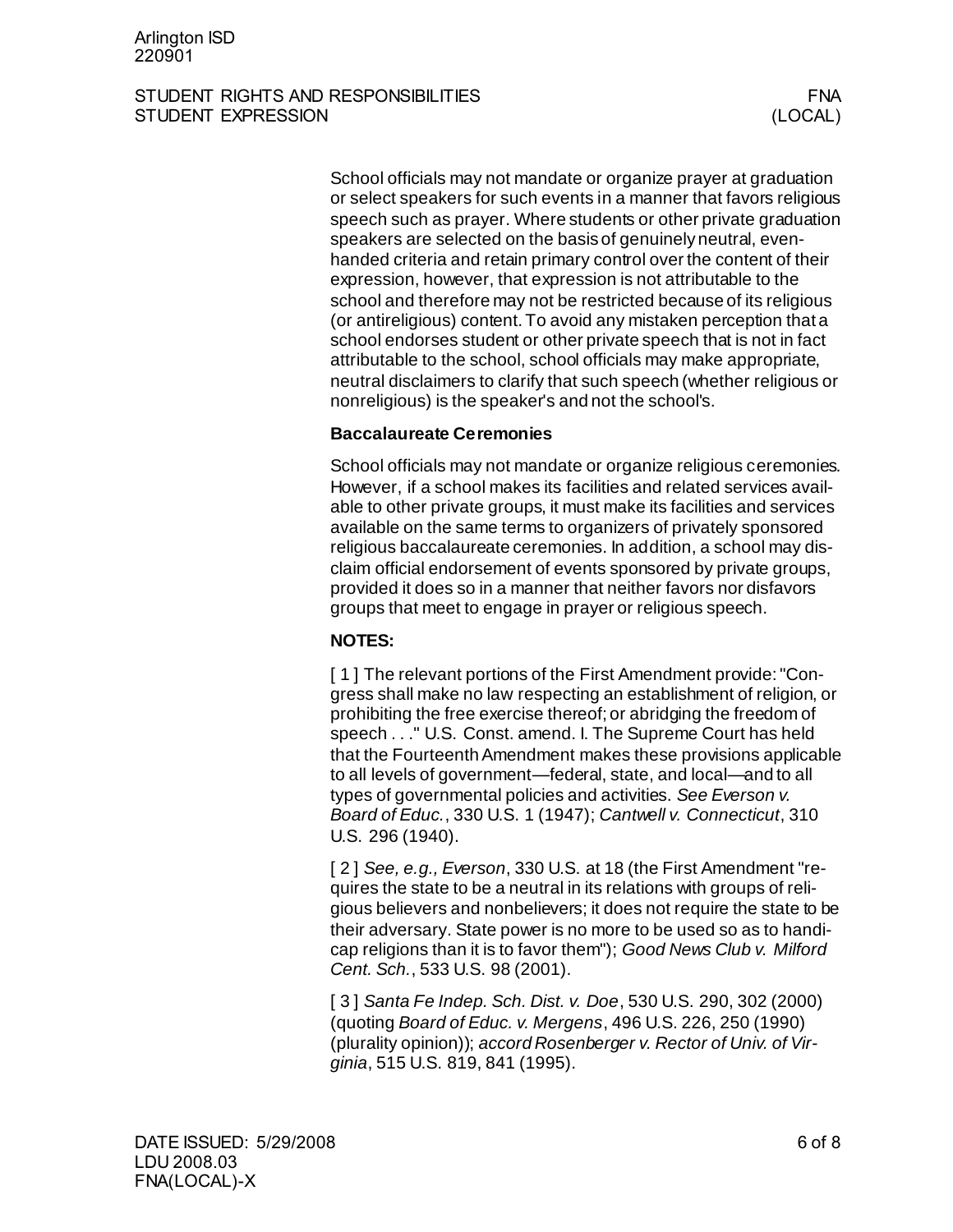[ 4 ] *Engel v. Vitale*, 370 U.S. 421 (1962) (invalidating state laws directing the use of prayer in public schools); *School Dist. of Abington Twp. v. Schempp*, 374 U.S. 203 (1963) (invalidating state laws and policies requiring public schools to begin the school day with Bible readings and prayer); Mergens, 496 U.S. at 252 (plurality opinion) (explaining that "a school may not itself lead or direct a religious club"). The Supreme Court has also held, however, that the study of the Bible or of religion, when presented objectively as part of a secular program of education (e.g., in history or literature classes), is consistent with the First Amendment. *See Schempp*, 374 U.S. at 225.

[ 5 ] *See Lee v. Weisman*, 505 U.S. 577, 599 (1992); *see also Wallace v. Jaffree*, 472 U.S. 38 (1985).

[ 6 ] *See Weisman*, 505 U.S. at 587.

[ 7 ] 505 U.S. 577 (1992).

[ 8 ] 530 U.S. 290 (2000).

[ 9 ] *Tinker v. Des Moines Indep. Community Sch. Dist.*, 393 U.S. 503, 506 (1969).

[ 10 ] *Capitol Square Review & Advisory Bd. v. Pinette*, 515 U.S. 753, 760 (1995).

[11] *Santa Fe*, 530 U.S. at 302 (explaining that "not every message" that is "authorized by a government policy and take[s] place on government property at government-sponsored school-related events" is "the government's own").

[ 12 ] *Santa Fe*, 530 U.S. at 313.

[ 13 ] For example, the First Amendment permits public school officials to review student speeches for vulgarity, lewdness, or sexually explicit language. *Bethel Sch. Dist. v. Fraser*, 478 U.S. 675, 683-86 (1986). Without more, however, such review does not make student speech attributable to the state.

[ 14 ] *Rosenberger v. Rector of Univ. of Virginia*, 515 U.S. 819 (1995); *Board of Educ. v. Mergens*, 496 U.S. 226 (1990); *Good News Club v. Milford Cent. Sch.*, 533 U.S. 98 (2001); *Lamb's Chapel v. Center Moriches Union Free Sch. Dist.*, 508 U.S. 384 (1993); *Widmar v. Vincent*, 454 U.S. 263 (1981); *Santa Fe*, 530 U.S. at 304 n.15. In addition, in circumstances where students are entitled to pray, public schools may not restrict or censor their prayers on the ground that they might be deemed "too religious" to others. The Establishment Clause prohibits state officials from making judgments about what constitutes an appropriate prayer, and from